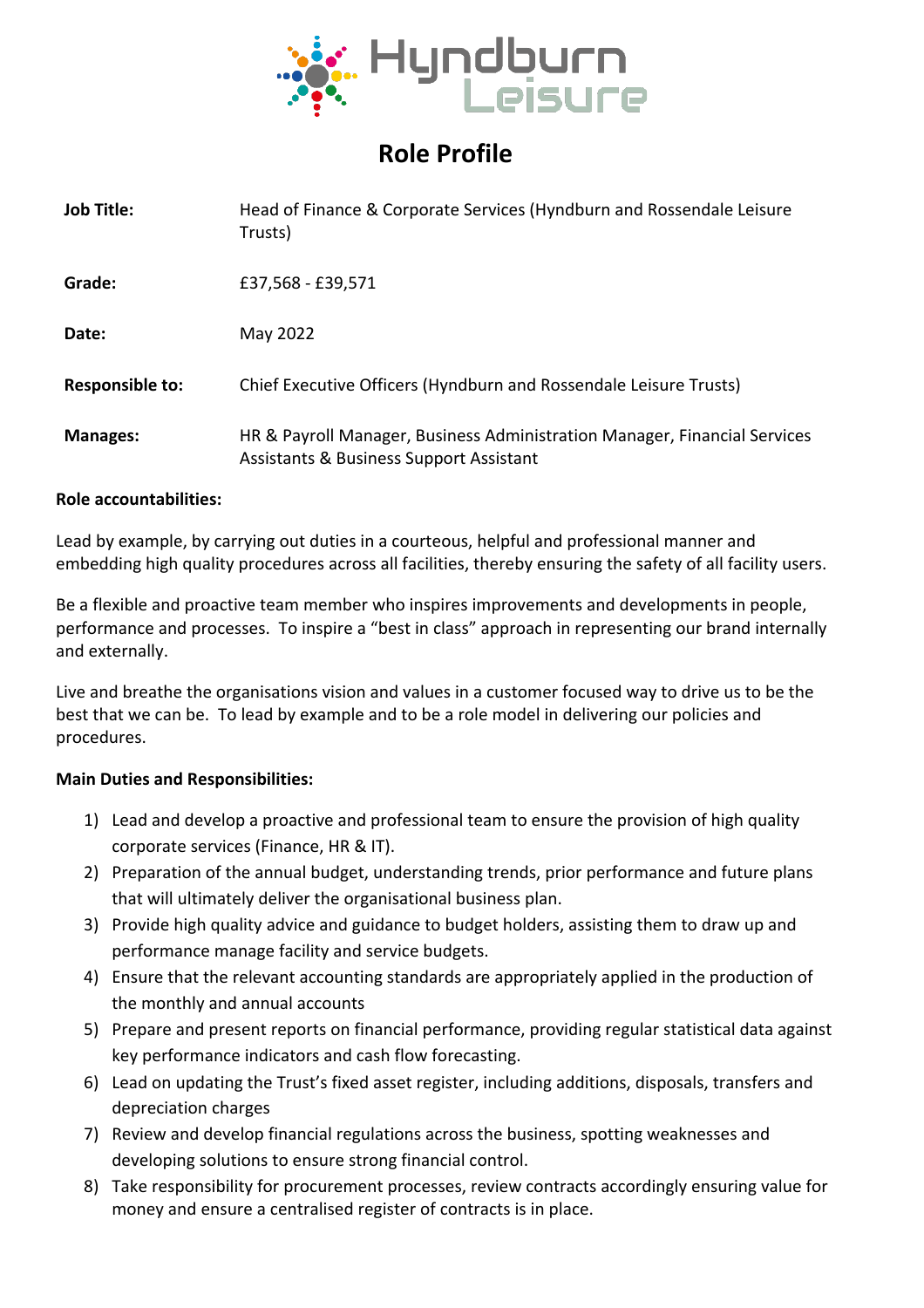

- management, performance and controls and Corporate Services performance suggesting improvements and providing solutions.
- 10) Produce financial modelling on service expansion and new products, services and future plans to aid the Board with decision making.
- 11) Lead on the annual audit in terms of preparation and deliverables required to ensure a smooth process.
- 12) Responsible for VAT and HMRC compliance.
- 13) Oversee financial activities including accruals, prepayments and balance sheet reconciliations
- 14) Oversee the HR & Payroll Manager to ensure an efficient payroll service and that monthly payroll is accurate and meets tight deadlines.
- 15) Oversee wider Corporate Services areas of work including; Human Resources, Insurance and IT.

# **Leadership Team Responsibilities**

- 16) Ensure that your directorate is fully supported in ways that are both efficient/fit for purpose and cost-effective.
- 17) Take a leadership role in promoting and representing the organisation effectively to external stakeholders.
- 18) Take on an internal leadership role as relevant, in support of the CEOs.
- 19) In partnership with the CEOs, identify and develop opportunities to ensure the growth and sustainability of the organisation, especially in relation to financial management and through the effective use of technology.
- 20) Work with the CEOs, SMT colleagues and the Boards of Trustees to set the strategic direction for the organisation.
- 21) Work with the CEOs to ensure that the Board receives appropriate advice and information on all relevant matters to enable the organisation to fulfil its governance responsibilities.
- 22) Undertake any other tasks that may be requested, commensurate with the nature and level of the post and as may be required.

## **General responsibilities**

- 1) To attend regular support, supervision and agreed training events/meetings.
- 2) To represent Hyndburn Leisure and Rossendale Leisure Trust appropriately and effectively at all times.
- 3) Work within and demonstrate a commitment to the Trust's strategic aims and its values and code of practice and all other policies and procedures.
- 4) To incorporate the values and strategic aims of the organisation into your work and behaviours.

**Equality Act 2010.** - Where appropriate the duties may be reviewed where an applicant is a disabled person, or an existing employee becomes unable to carry out the full range of duties due to a disability.